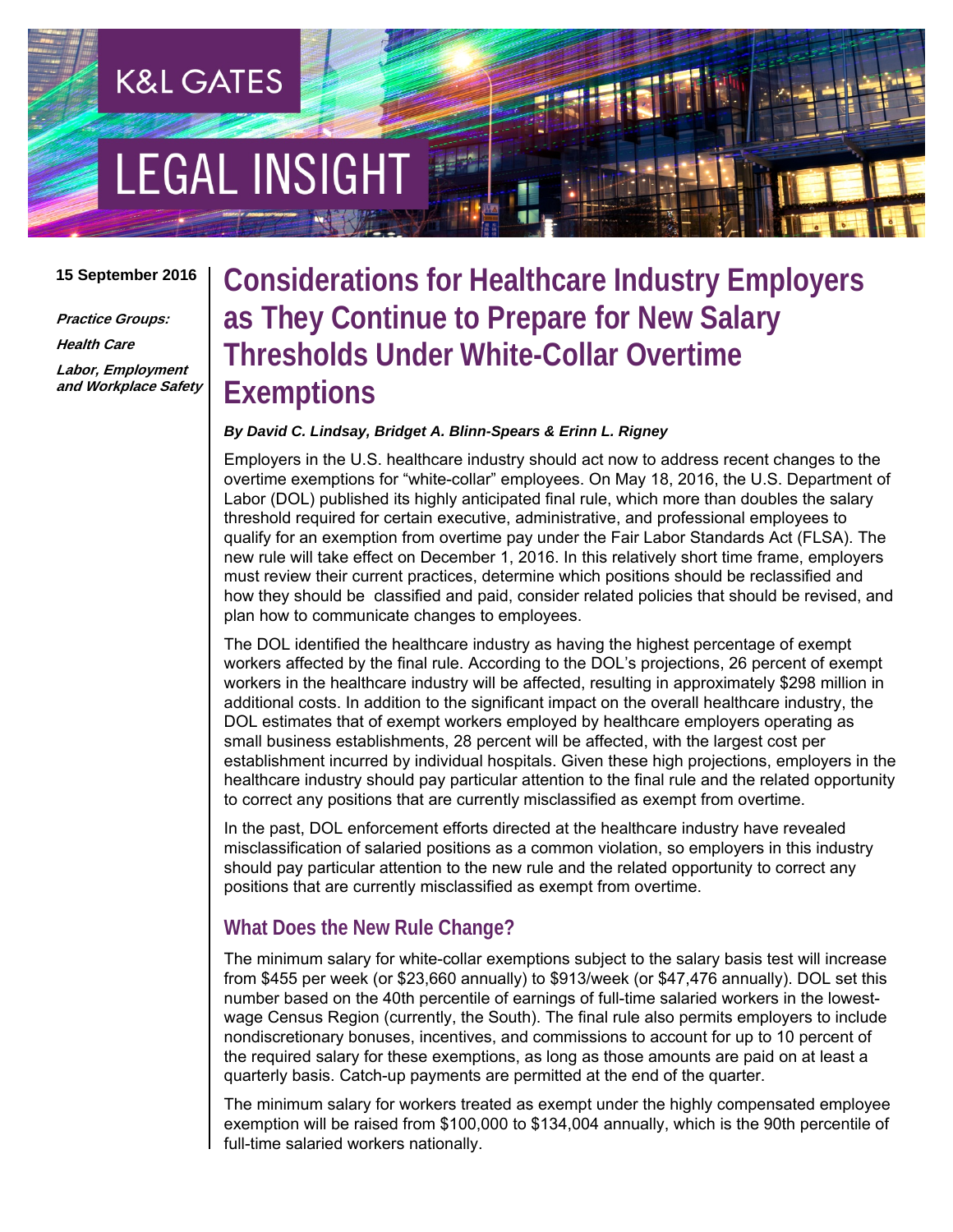## **Considerations for Healthcare Industry Employers as They Continue to Prepare for New Salary Thresholds Under White-Collar Overtime Exemptions**

Beginning on January 1, 2020, both salary thresholds will be automatically adjusted and published every three years to keep pace with the 40th percentile and 90th percentile, respectively.

### **What Stays the Same?**

The final rule makes no changes to the current duties tests. Additionally, the required salary still cannot be pro rated for a part-time employee. Part-time employees who satisfy the applicable duties test, but do not receive at least the minimum salary, must be classified as nonexempt. Their hours must be recorded and, any time they work more than 40 hours in a workweek, employers must pay them overtime of 1.5 times their regular rate.

### **What Allowance Was Provided for the Healthcare Industry?**

The DOL has enacted a time-limited nonenforcement policy for certain employers; however, that policy does not provide as much protection as it might appear and should not give employers great comfort. The nonenforcement policy applies to providers of Medicaid-funded services for individuals with intellectual or developmental disabilities in residential homes and facilities with 15 or fewer beds. The nonenforcement policy does not apply to providers of Medicaid-funded services for individuals with intellectual or developmental disabilities in residential care facilities with 16 or more beds. The period of nonenforcement by DOL will last from December 1, 2016 (the effective date of the overtime final rule) until March 17, 2019.

During this period, the DOL will not enforce the updated salary threshold of \$913 per week for the subset of employers covered by this nonenforcement policy. However, this nonenforcement policy does not apply to any private lawsuits that employees may file pursuant to the FLSA, and it does not relieve employers of their obligation to comply with the new rule. Though the DOL will not conduct any investigations or enforcement actions until after March 17, 2019, employers who may fall within this exception should still work to become compliant by December 1, 2016. Furthermore, the DOL will continue to enforce all other provisions of the overtime final rule as to this subset of employers, including in instances involving employees who meet the salary basis and duties tests but who earn less than the previous salary threshold of \$455 per week.

# **What Can Employers Do to Prepare?**

Employers should proactively audit exempt positions to review, reclassify, and correct any existing misclassifications. For employees who fall below the salary necessary to meet an exemption, employers should consider whether to classify those employees as nonexempt — and record hours and pay overtime — or increase their salaries to meet the new levels. It may be necessary to implement new timekeeping procedures, practices, or policies to record newly nonexempt employees' total hours worked each day and workweek and to train supervisors on them. Employers should also look at hours worked by currently exempt employees who might be reclassified as nonexempt to determine an appropriate new rate. If any functions or tasks are redistributed among employees, job descriptions should also be updated.

For example, qualified healthcare employers operating hospitals or residential care establishments who choose to convert their employees from exempt to nonexempt status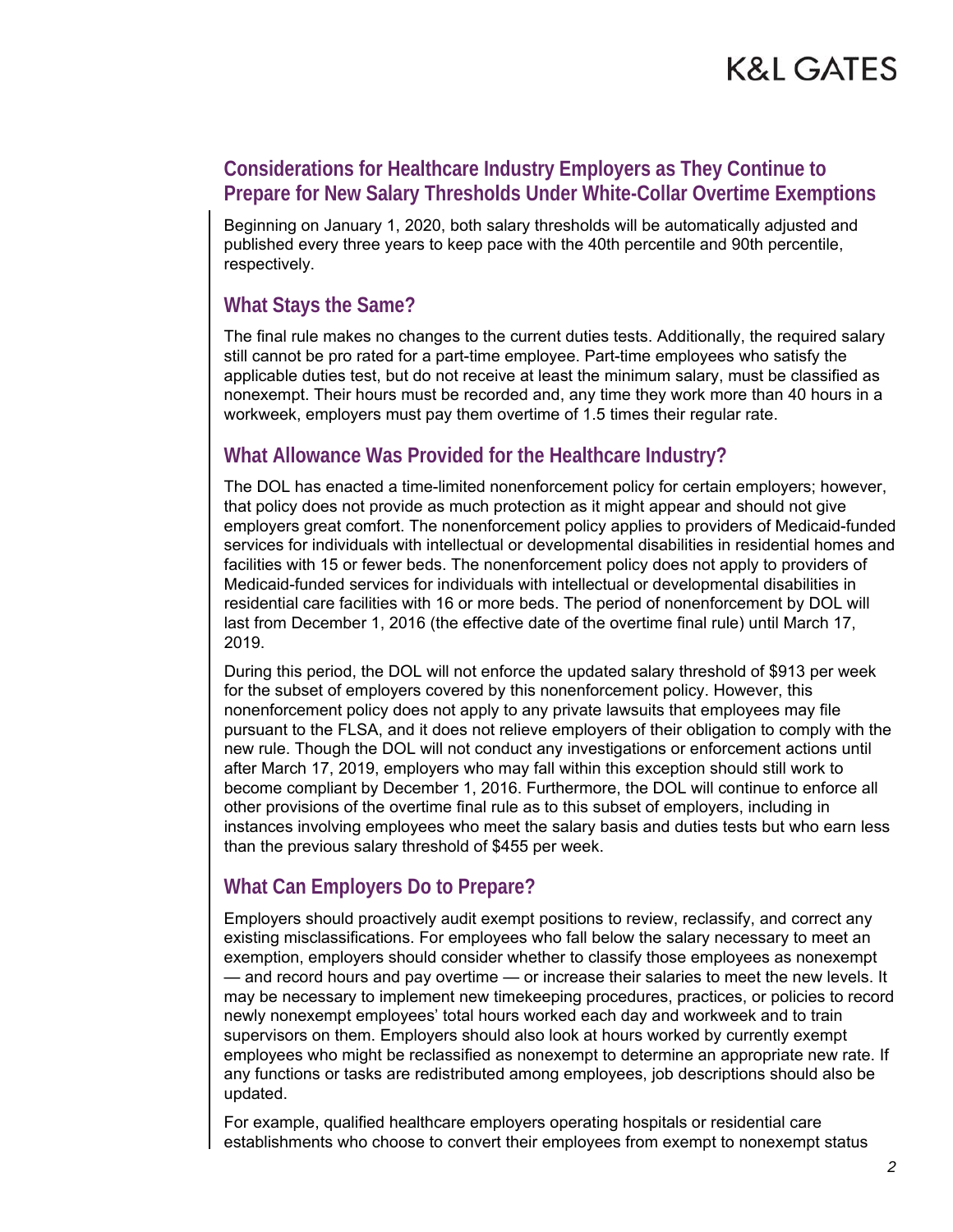### **Considerations for Healthcare Industry Employers as They Continue to Prepare for New Salary Thresholds Under White-Collar Overtime Exemptions**

may be able to take advantage of the "Eight and Eighty (8 and 80)" overtime compensation system provided under the FLSA.<sup>1</sup> Employers also should look at hours worked by currently exempt employees who might be reclassified as nonexempt to determine an appropriate new rate. If any functions or tasks are redistributed among employees, job descriptions also should be updated.

As part of any internal audit or review process to address exempt/nonexempt classifications, healthcare employers may also want to take the opportunity to review their current independent contractor arrangements to make sure those individuals are properly classified as contractors and should not be considered employees.<sup>2</sup> DOL issued guidance in July 2015 that made clear that misclassification of employees as independent contractors is a focus of DOL's enforcement efforts.<sup>3</sup>

# **What Other Issues Should Employers Consider?**

New issues may arise when previously exempt positions are classified as nonexempt because employers must begin to record and pay for any work suffered or permitted by those employees. Employers will have to address what constitutes hours worked and how they will track and pay for time spent in certain activities, including:

- Activities at the start and end of the workday.
- Travel time.
- "On-call" time and duties.
- Meal periods.

 $\overline{1}$ 

- Attendance at meetings or training sessions.
- Responding to email or other work performed away from the job site.

#### *Activity at the Start and End of the Workday and Unauthorized Time*

Healthcare employees may perform a myriad of tasks before and after their scheduled shifts. Although some of these activities may be considered preliminary and postliminary activities that are excluded from hours worked under the Portal-to-Portal Act of 1947, most are work time that must be compensated. For example, if employees spend time discussing workplace issues (pass downtime) at the transition between shifts, employers must be certain that both employees are on-the-clock regardless of their scheduled shifts. Very short exchanges may be *de minimis* (and therefore not compensable), but longer exchanges are compensable work. Similarly, time spent stocking and assembling materials, receiving safety instructions and performing various safety activities, and donning and doffing protective clothing is often compensable time. To the extent any of these responsibilities are assigned to employees

https://www.dol.gov/whd/regs/compliance/whdfs54.htm. 2

<sup>1</sup> For additional information on the "Eight and Eighty (8 and 80)" compensation system, *see* DOL Wage and Hour Fact Sheet #54, "The Health Care Industry and Calculating Overtime Pay,"

 $<sup>2</sup>$  In any compliance review, it might be worthwhile to watch for other wage and hour issues, as there are a variety of</sup> practices in the industry (such as bonus payments and rounding hours worked) that frequently result in unintentional violations of wage and hour laws.

<sup>3</sup> *See* K&L Gates Legal Insight, "[DOL Issues New Guidance on Independent Contractors,](http://www.klgateshub.com/details/?pub=DOL-Issues-New-Guidance-on-Independent-Contractors-07-23-2015)" (July 23, 2015); *see also* K&L Gates Webinar, ["Assessing Independent Contractor Relationships: Can They Survive the USDOL's Interpretation?](http://www.klgateshub.com/details/?media=c751e4e6-600e-445a-ab06-2bab42129052)" (September 2015).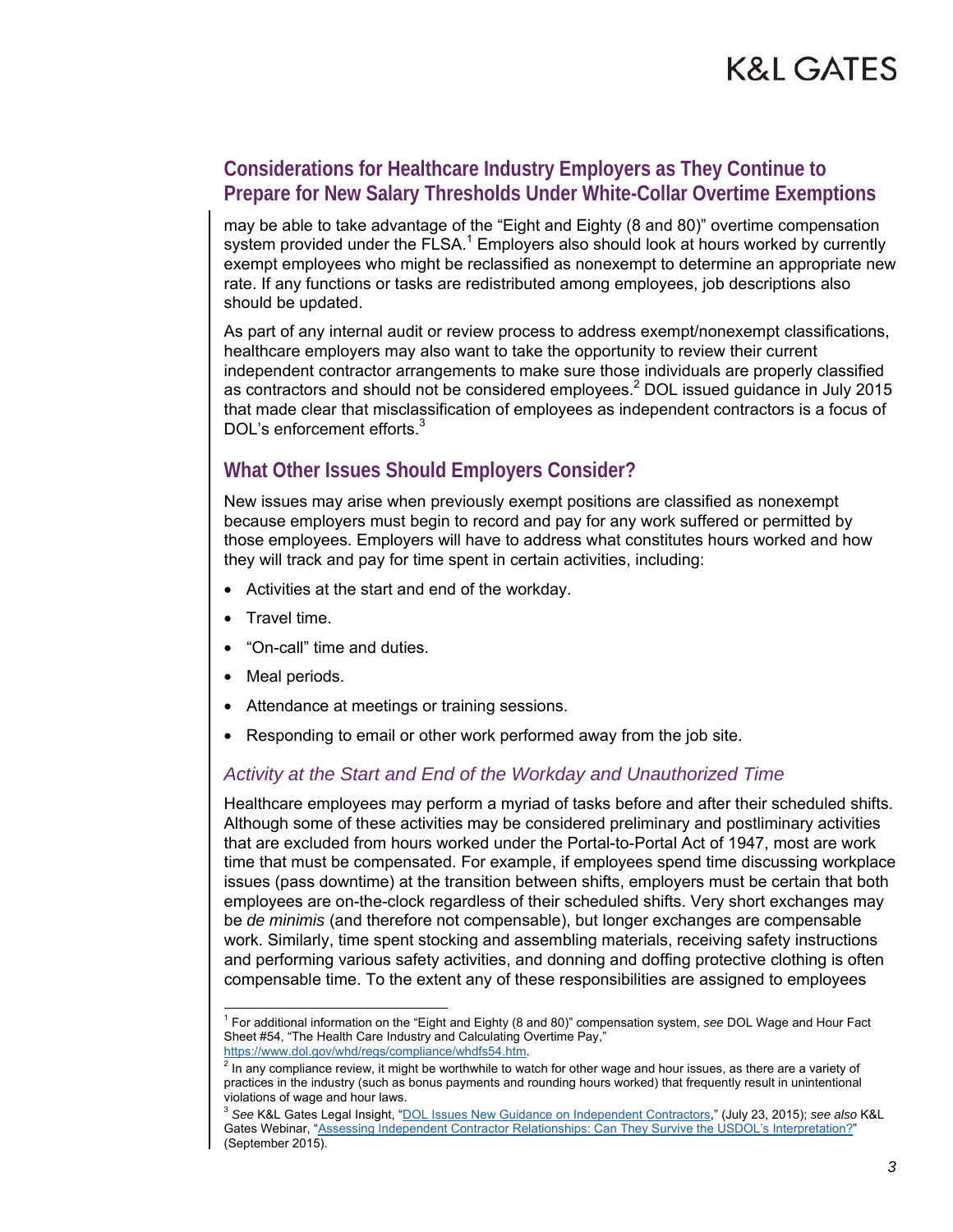# **Considerations for Healthcare Industry Employers as They Continue to Prepare for New Salary Thresholds Under White-Collar Overtime Exemptions**

who will be reclassified as nonexempt, employers must evaluate how such activities will be tracked and compensated.

Even if an employer does not specifically authorize work performed (or requires "prior authorization for overtime"), the employer must pay for any work it "suffers or permits." Employers may discipline, and even terminate the employment of, employees who work unauthorized overtime, but that discipline cannot include failure to pay for the time worked. When the employer knows or has reason to believe that an employee is continuing to work, or benefits from the work, the time is compensable. Employers should be cognizant of and monitor work employees perform before or after their scheduled shifts and include any such hours in the calculation of overtime.

#### *Travel Time*

Because employees in various occupations in the healthcare industry frequently travel between worksites, employers will likely need to review policies and practices regarding compensation of travel time to ensure proper payments are made to any employees who are converted to nonexempt status.

Employers typically do not have to pay employees for time spent in ordinary travel between home and work. Similarly, if an employee's worksite changes daily and the travel is a normal occurrence for the position, time spent commuting between home and the first worksite of the day (and returning home from the last worksite of the day) may not need to be compensated.

However, if a nonexempt employee is traveling out of town for a job that keeps him or her away from home overnight, the general rule under the FLSA is that the employer must compensate the employee for any travel that takes place during what would otherwise be his or her normal work hours, including those corresponding hours on regularly scheduled days off (e.g., Saturday and Sunday). If the employee is traveling outside of his or her normal work hours, travel time spent driving must be paid, but time spent as a passenger in a plane, train, bus, boat, or car generally need not be paid.

If an employee has gone home after the regular workday has ended, and he or she is called to travel a substantial distance to handle a client or patient emergency, the time spent traveling should also be compensated.

#### *Waiting/On-Call Time*

Employers are required to pay for time that a nonexempt employee spends on-call if the employee is unable to use the time effectively for his or her own purposes. The key question is whether the employee is "waiting to be engaged" (likely not compensable) or "engaged to wait" (compensable). If the employee is required to remain on the employer's premises, the employer is most likely required to pay the employee for that time. Other factors to consider include the frequency of calls, whether the employee can conduct personal activities during the on-call period, and the frequency of interruption from work calls.

#### *Meal and Rest Periods*

Actual meal periods of 30 minutes or more where an employee is completely relieved from duty are not compensable as hours worked. However, if an employee performs work during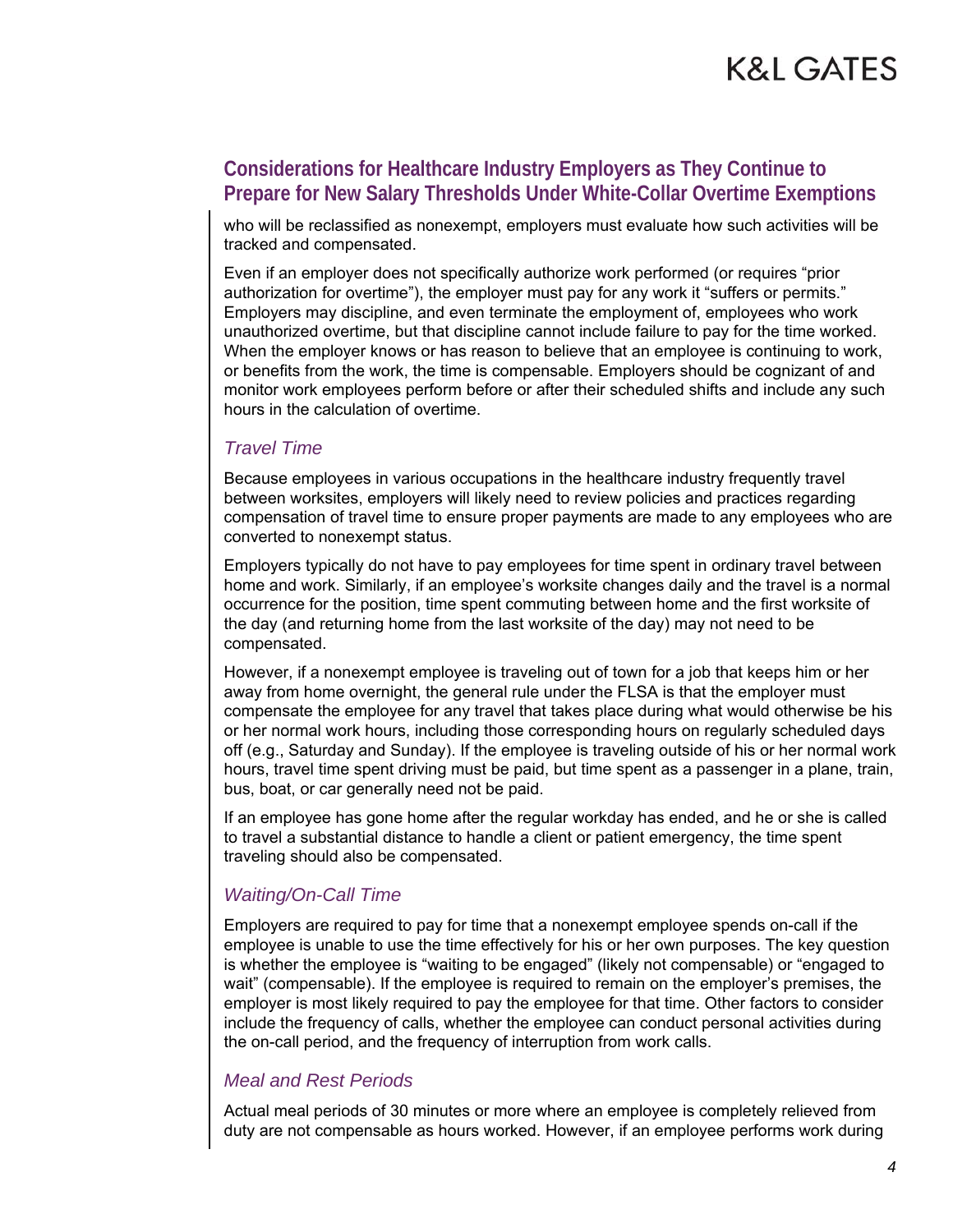### **Considerations for Healthcare Industry Employers as They Continue to Prepare for New Salary Thresholds Under White-Collar Overtime Exemptions**

a meal break, the employee should be paid for the entire break. Some healthcare employees, particularly those directly involved in patient care, are particularly susceptible to interrupted meal breaks. Further complicating matters, many healthcare employers include an automatic mealtime deduction in their time-keeping calculations. When choosing to automatically deduct 30-minutes per shift, employers must ensure that the employees are receiving the full meal break. Any time an employee is not permitted the full meal break, the entire break must be paid. Similarly, time spent in short rest breaks throughout the day should not be deducted from a nonexempt employee's total hours worked.

#### *Meeting/Training Time*

The time that nonexempt employees spend in meetings, lectures, or training is considered hours worked and must be paid, unless all four of the following criteria are met:

- Attendance is outside regular working hours.
- Attendance is voluntary.
- The course, lecture, or meeting is not job-related.
- The employee does not perform any productive work during attendance.

#### *Email/Remote Access*

Keep in mind that an employer may be required to pay nonexempt employees for time reading and responding to work-related email messages after hours and for work-related phone calls or other work employees perform remotely. Although some of this time may be considered *de minimis*, employers rely too heavily on the *de minimis* rule at their peril. Employers may want to consider whether they can limit such after-hours work by restricting remote access and, if not, how they can track time spent on work-related matters outside of normal working hours. Employers should be also be certain that they have an exception time reporting system in place so that they can effectively track time spent on work-related matters away from the worksite and outside of normal working hours.

#### **Additional Resources**

For a more in-depth discussion of how employers can use the new rule as an opportunity to evaluate and make changes in their practices, *see* K&L Gates Webinar, "Leveraging the [USDOL's Proposed White Collar Exemption Changes: What Employers Should Be Doing](http://www.klgateshub.com/details/?media=44206f50-e891-4ab4-8d16-2a7b55689c3a)  [Now" \(April 2016\) and "Implementing USDOL's New Minimum Salary Requirements for](http://www.klgateshub.com/details/?media=bf535f50-3593-488f-90c9-a55c245ae2cb)  White-Collar Exemptions" (June 30, 2016).

#### **Authors:**

**David C. Lindsay**  david.lindsay@klgates.com +1.919.743.7304

**Bridget A. Blinn-Spears**  bridget.blinn-spears@klgates.com +1.919.743.7350